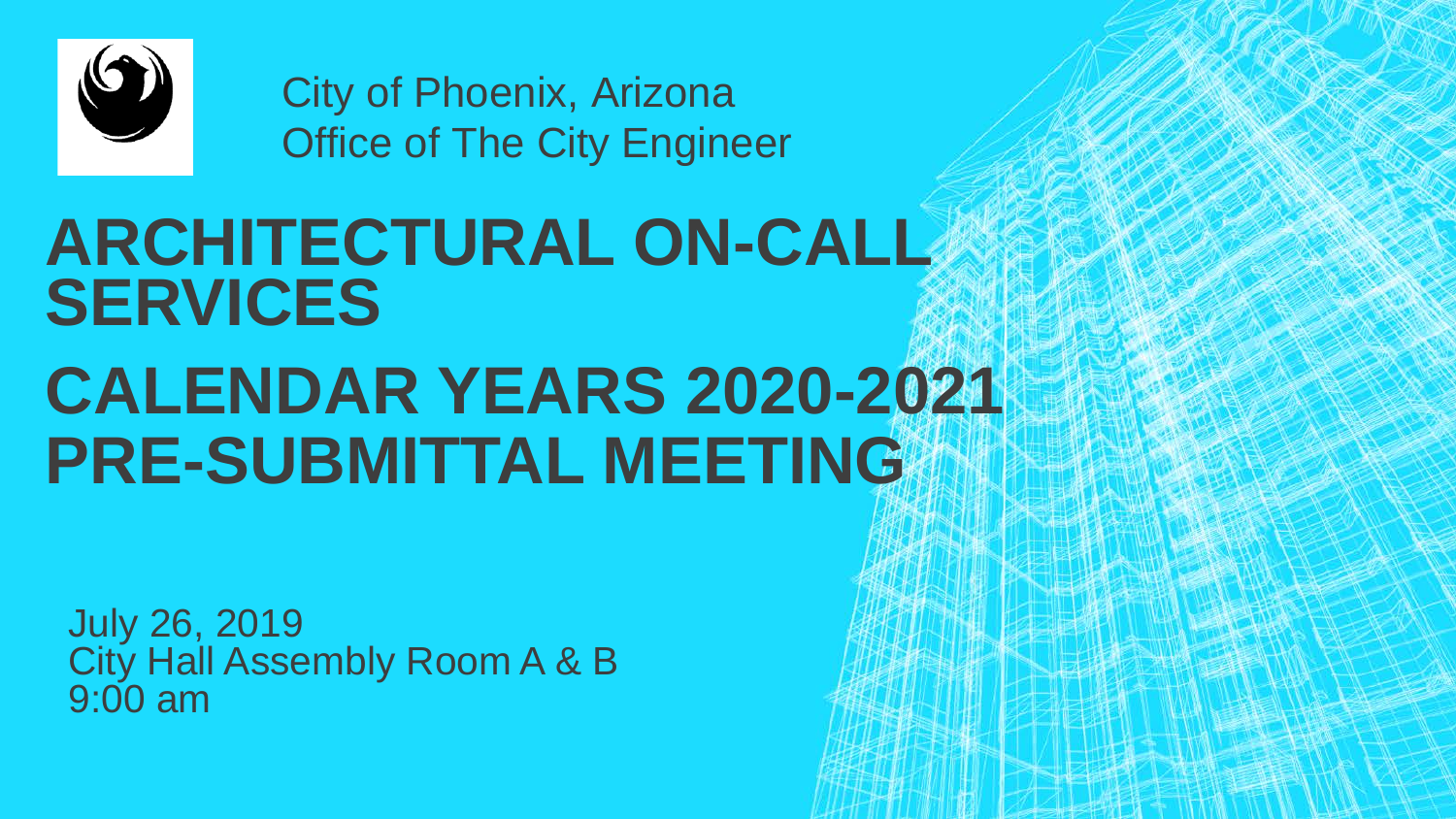### **WELCOME & INTRODUCTIONS**

### **City of Phoenix Representatives**

- Eric J. Froberg, PE, City Engineer
- ▶ Kandi Kawolsky Procurement Manager
- Dana Garr Contracts Specialist Team Lead
- Kathleen Lewis Contracts Specialist II

Point of Contact for Submittals and RFQ Questions

kathleen.lewis@phoenix.gov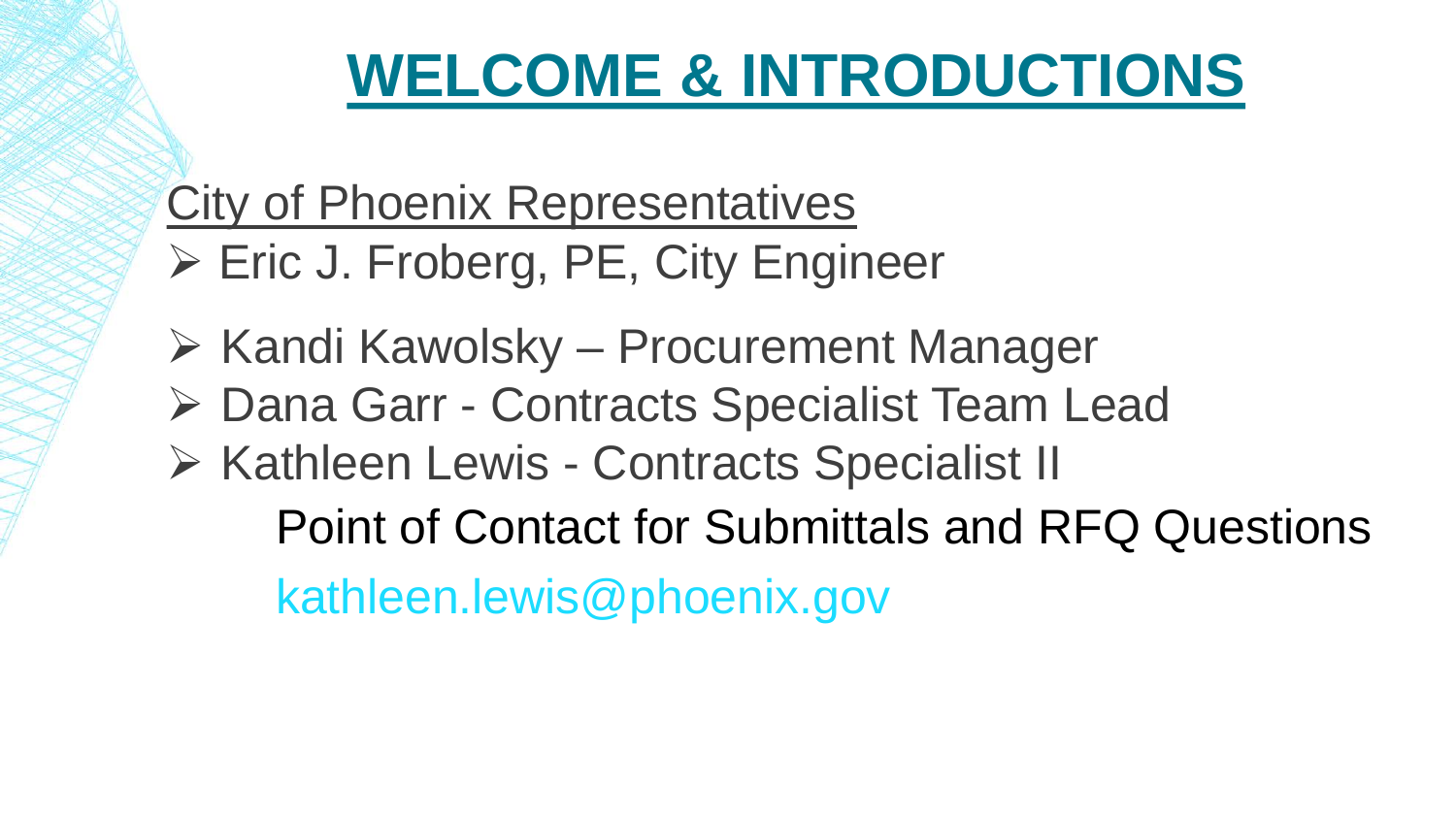### **MEETING OVERVIEW**

- **Sign-in Please**
- **Sign-in sheet and PowerPoint will be posted on** Procurement's website:

[https://solicitations.phoenix.gov](https://solicitations.phoenix.gov/)

- **Please hold questions until Q&A period at the end**
- **This will be your ONLY opportunity to discuss this project** with City Staff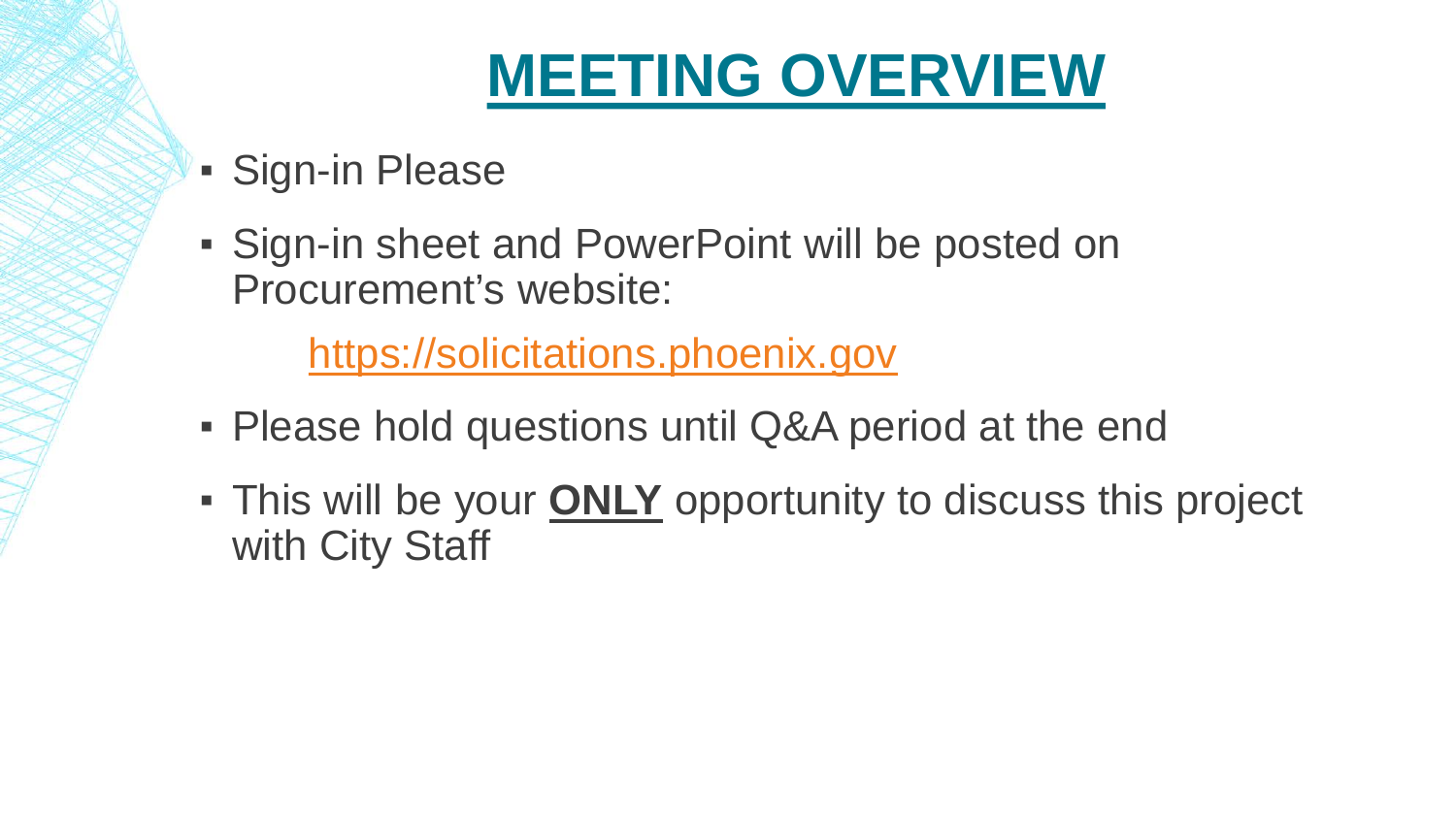

- **Request for Qualification**
- **Consultant / Architect Services to City Departments**
- **Scope of Work**
- **Statement of Qualification Criteria**
- **Submittal Requirements**
- **Statement of Qualification Requirements**
- **Vendor Registration**
- **Grounds for Disqualification**
- **Notification**
- **Review of Solicitations Web Site and RFX**
- **Questions from Attendees**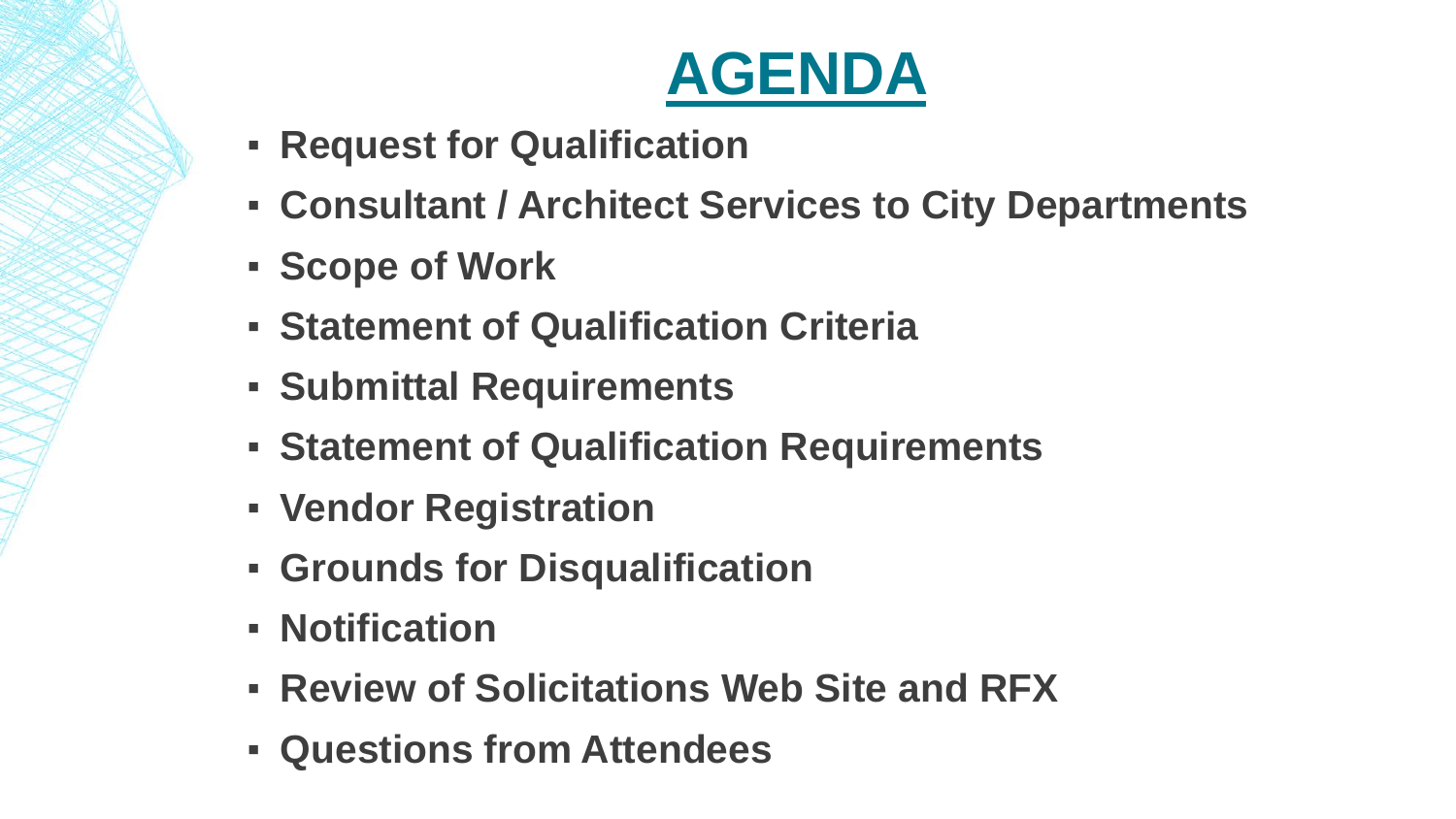# **REQUEST FOR QUALIFICATION**

- The City of Phoenix is seeking qualified consultants to provide Architectural On-Call Services Citywide
- The term of the contract will be on an as-needed basis from January 1, 2020 through December 31, 2021
- Up to 12 firms will be selected
- Qualifications-Based Selection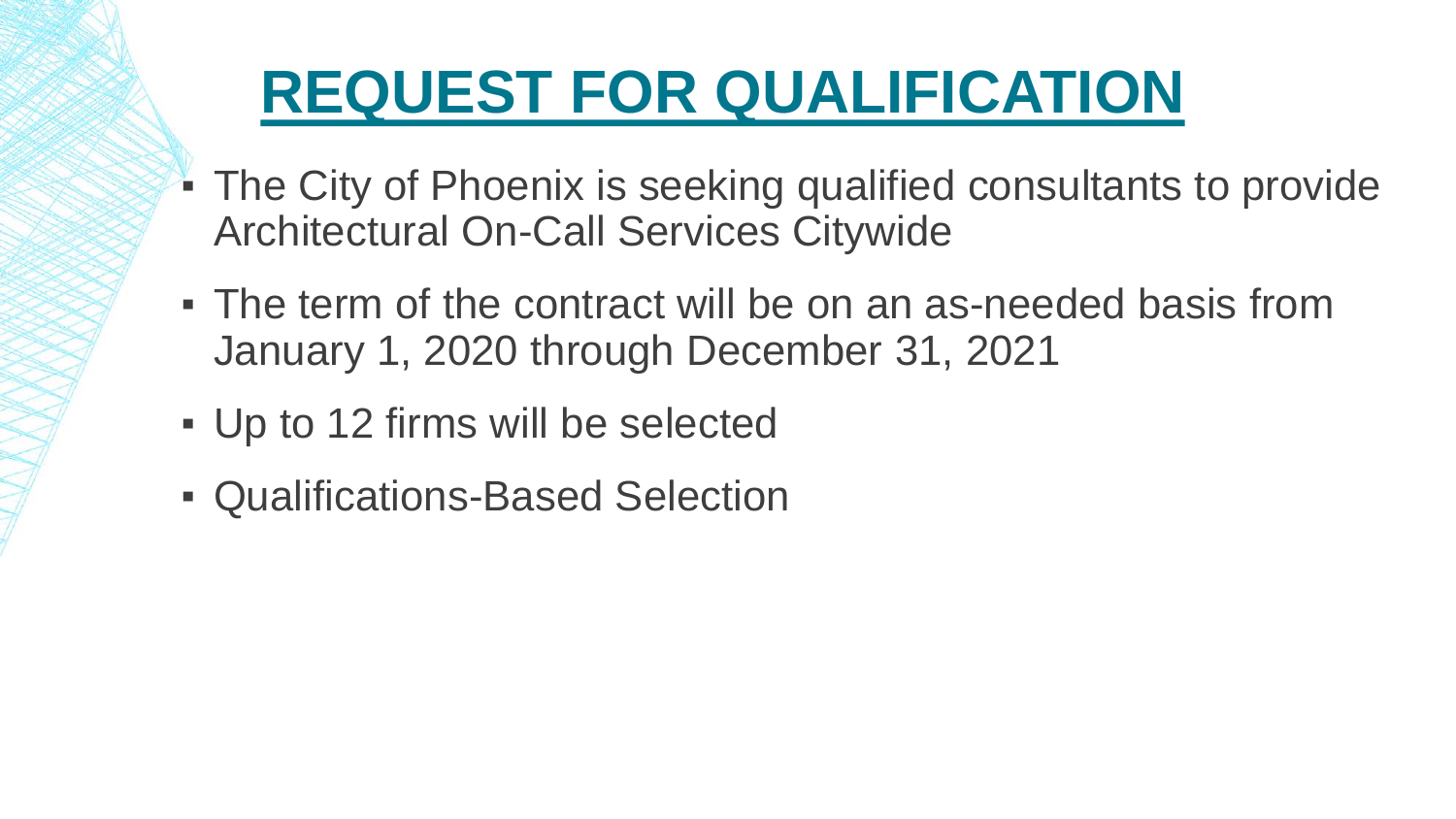### **REQUEST FOR QUALIFICATION**

- $\blacksquare$  No guarantee of work City makes every effort to give work
- Projects as they come up "As-needed" basis
- No partnering, sub-consultants, or joint venturing
- The City will not issue a separate solicitation to provide Small Business Enterprise Architectural On-Call Services opportunities.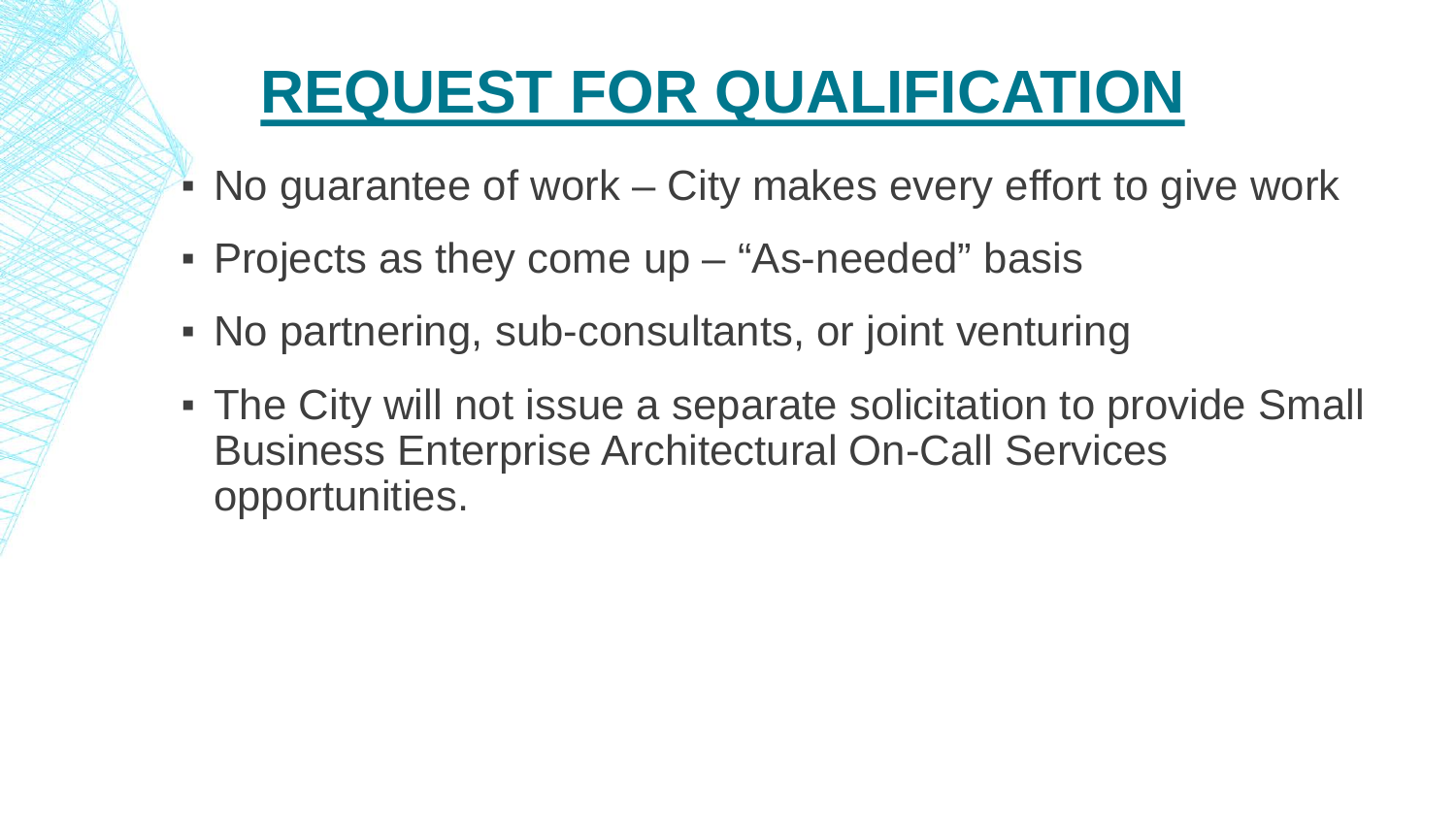### **CONSULTANT / ARCHITECT SERVICES TO CITY DEPARTMENTS**

- **Aviation**
- **Phoenix Convention Center**
- **Fire**
- **Library**
- **Office of Arts & Culture**
- **Parks & Recreation**
- **Police**
- **Public Works**
- **Other as needed**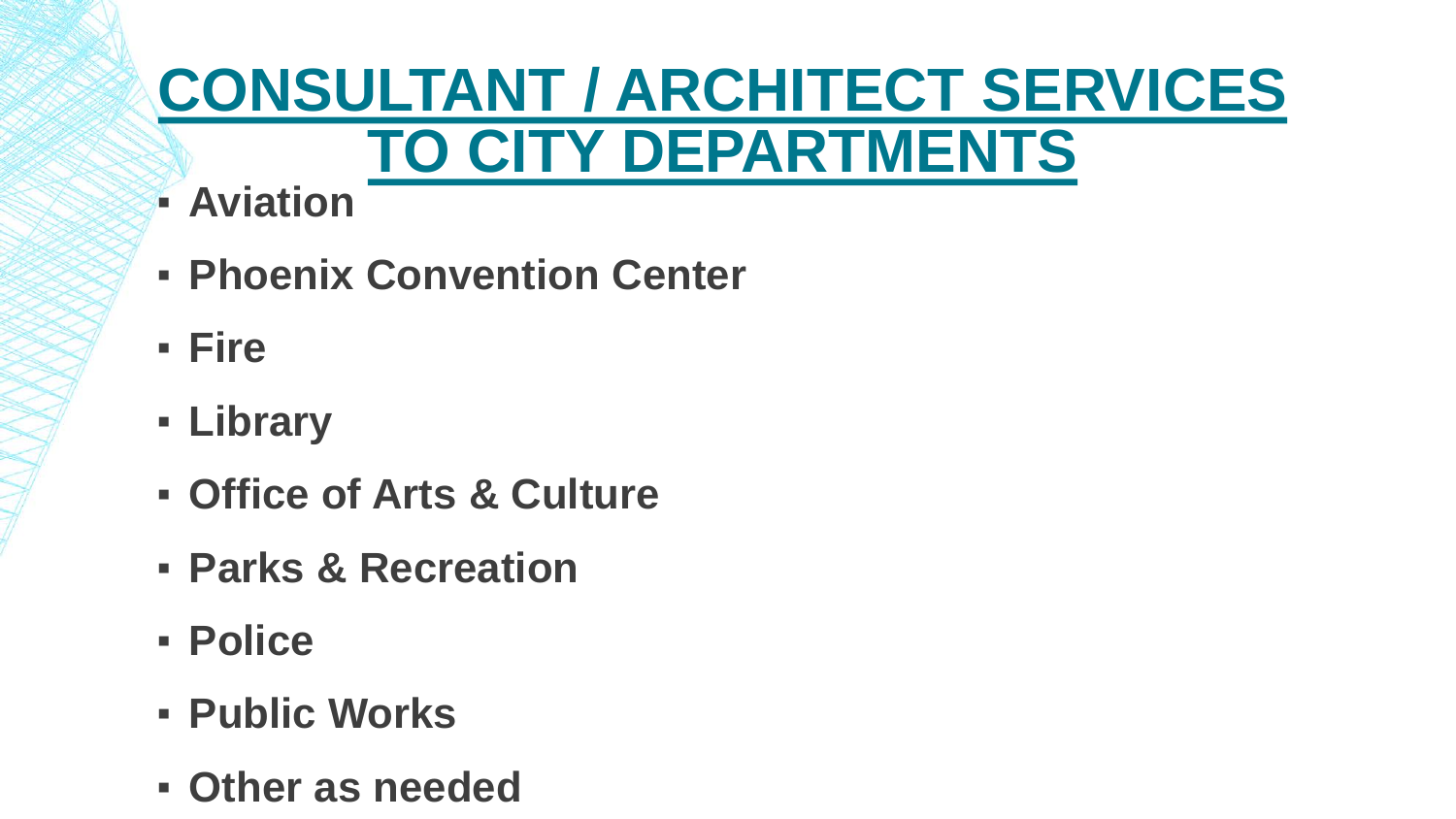## **SCOPE OF WORK MAY INCLUDE:**

- Design
- **Construction Administration & Inspection**
- **EXAMERICANS with Disabilities Act.**
- **Project Management**
- **Eacilities Assessment & Condition Survey**
- **LEED Consulting**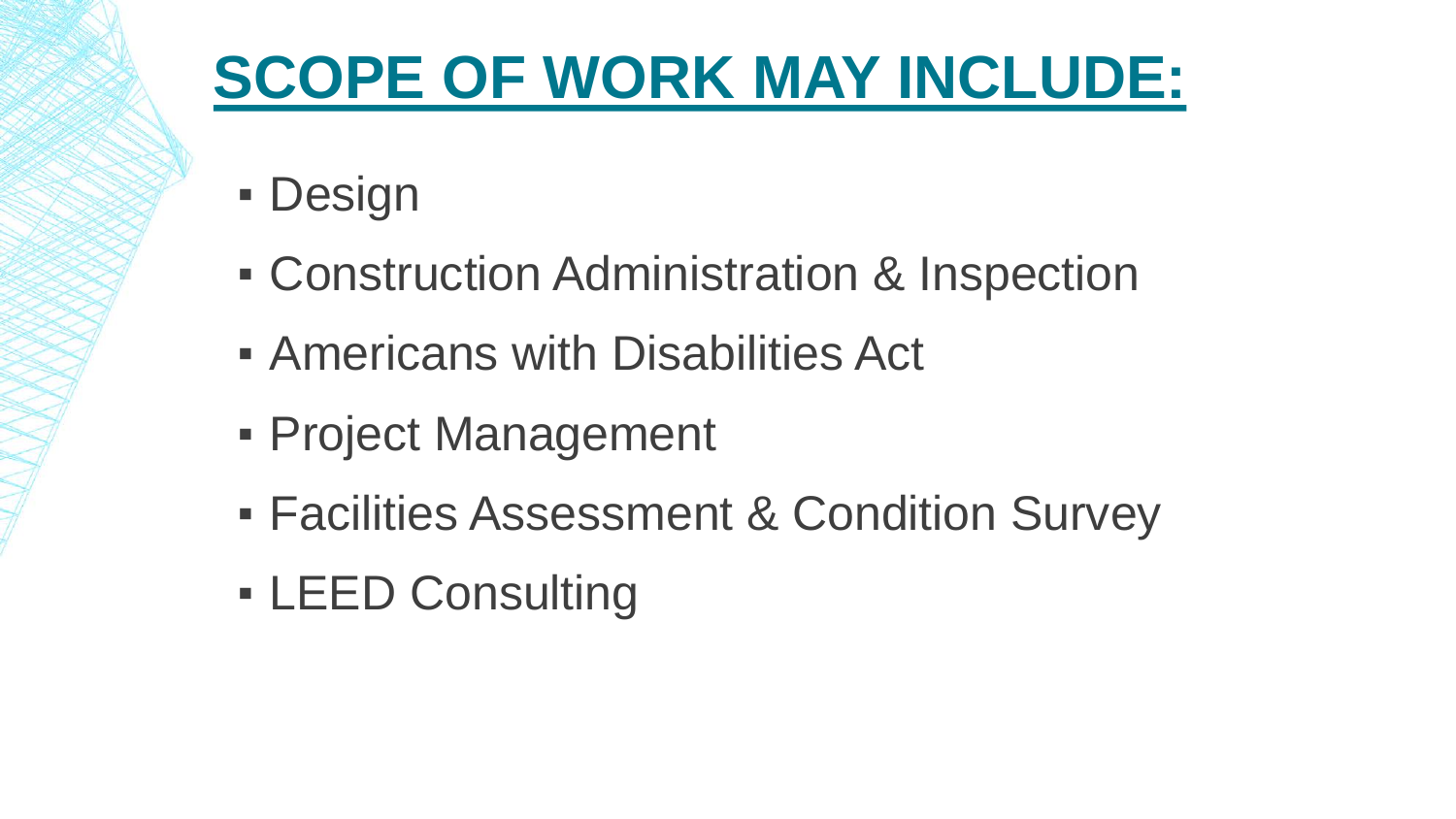# **SCOPE OF WORK MAY INCLUDE (CONT.):**

- Programming / Master Planning
- **Plans Review**
- **Roof Repair, Replacement**
- **Space Analysis Studies**
- **Police and Fire Station Facility Renovations**
- Museum Remodels
- **Interior Space Planning**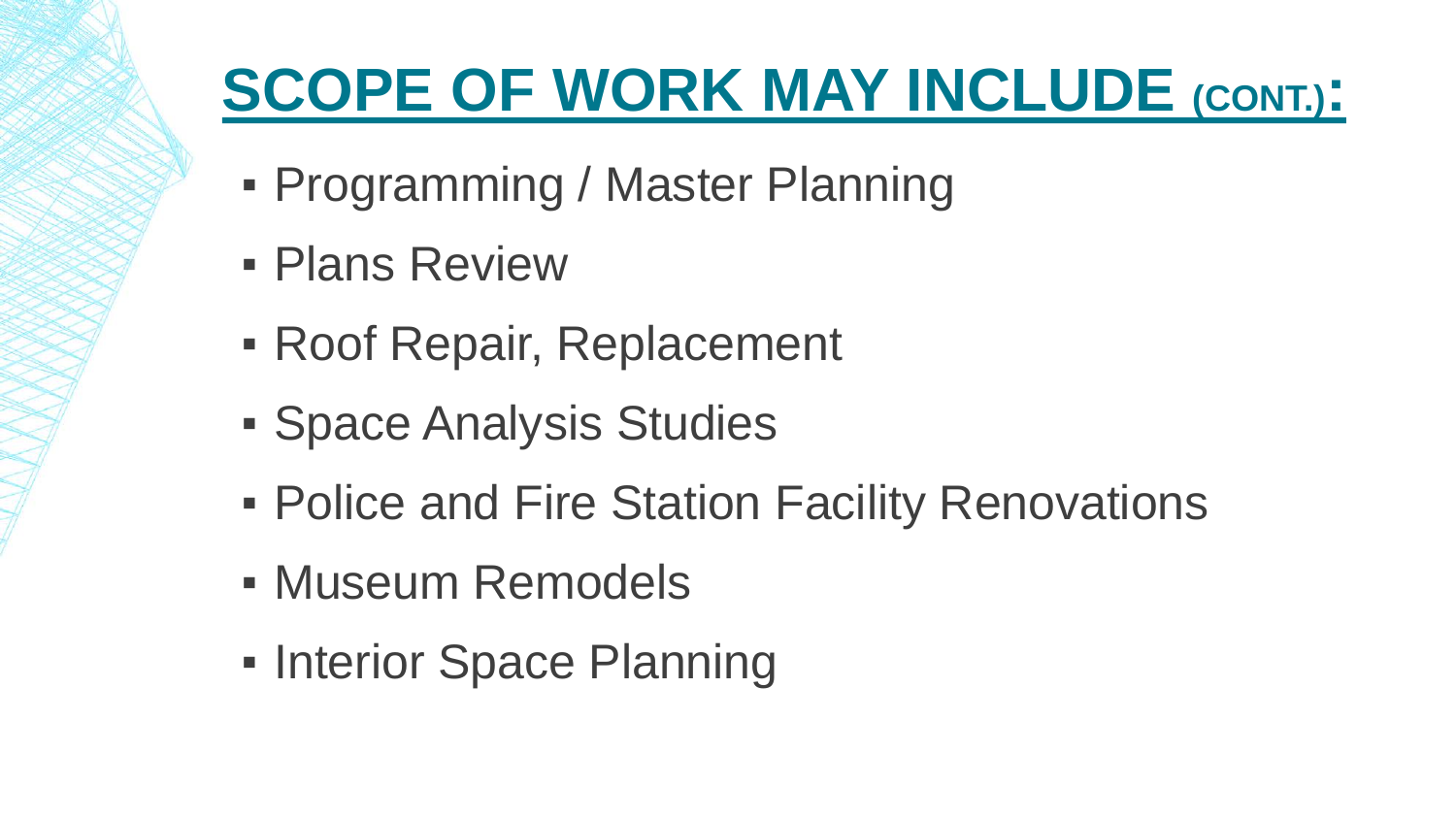# **SCOPE OF WORK MAY INCLUDE (CONT.):**

- Systems Assessments
- **Community Park Designs**
- **Example 1 Airport Designs**
- **Exterior Facade**
- Site Improvements
- Cost Estimating
- **Historic Preservation**
- Tenant Improvements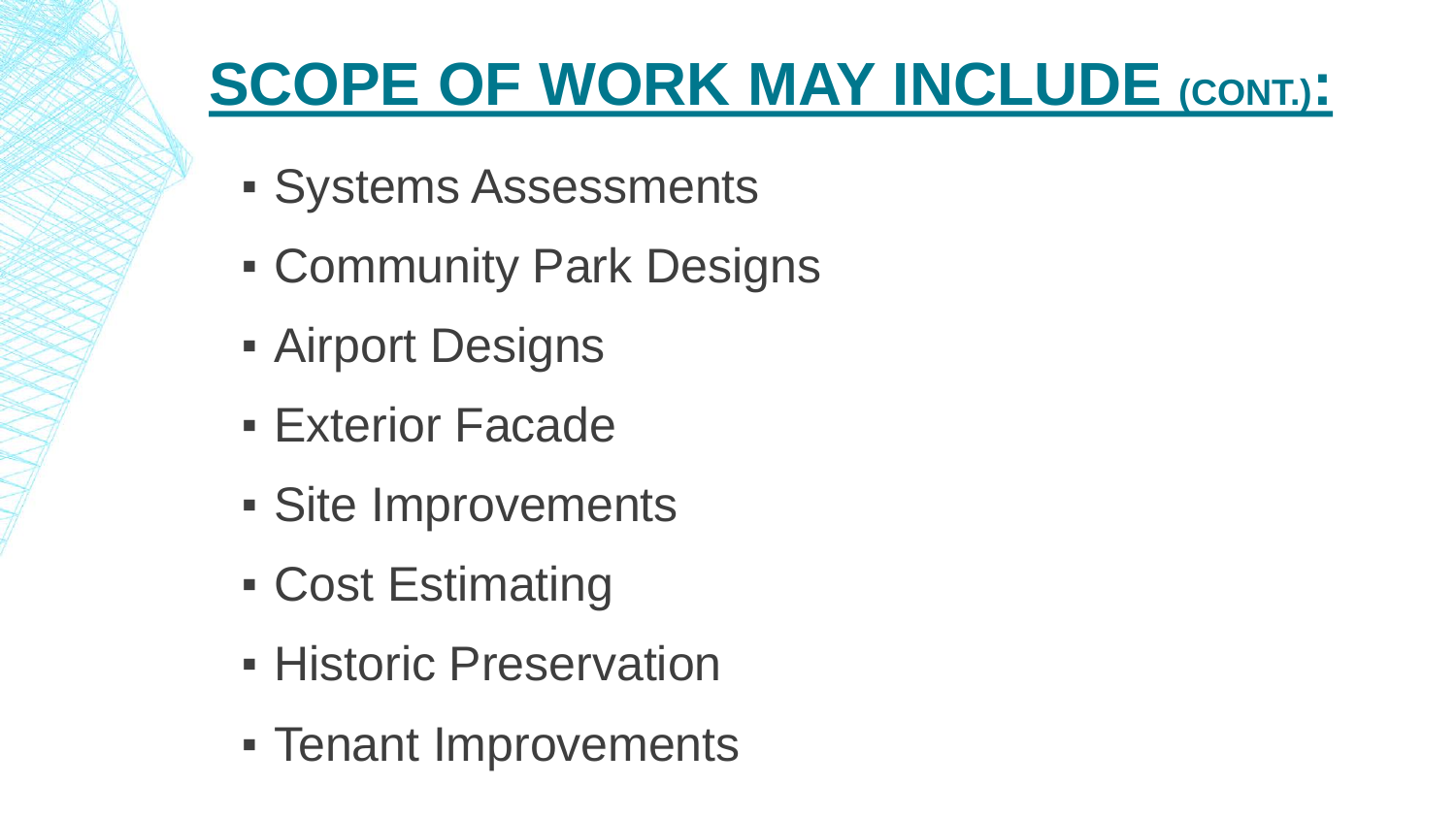# **STATEMENT OF QUALIFICATIONS CRITERIA**

EXPERIENCE OF THE FIRM (300 PTS.)

EXPERIENCE OF KEY PERSONNEL (300 PTS.)

 PROJECT MANAGEMENT AND RESPONSIVENESS (250 PTS.)

 STAFFING INFORMATION FOR KEY PERSONNEL ( 150 PTS.)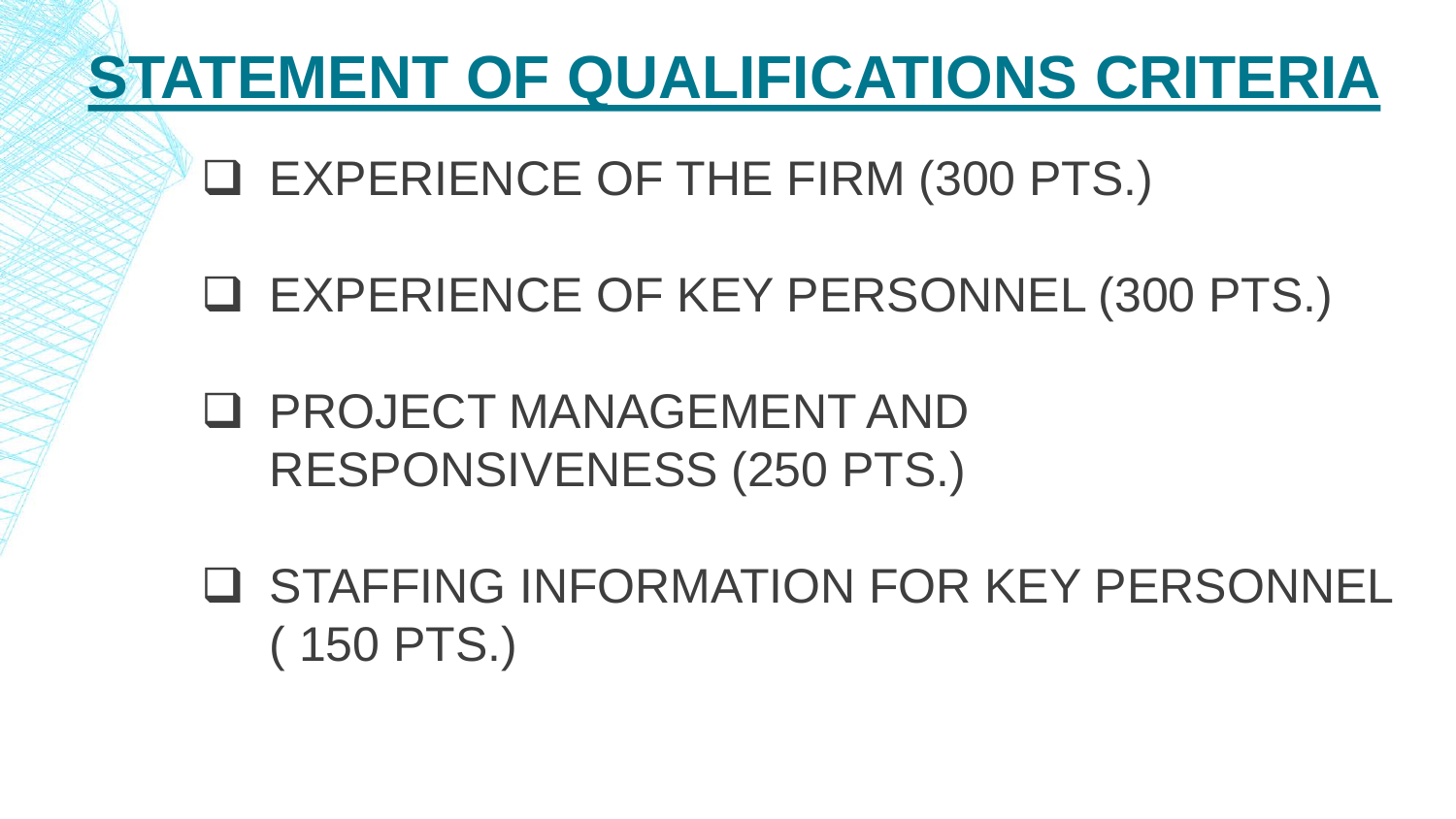### **SUBMITTAL REQUIREMENTS**

- ONE PAGE COVER LETTER
- STATEMENT OF QUALIFICATION DUE BY 12:00 PM LOCAL TIME
- $\Box$  PAPER SIZE 8  $\frac{1}{2}$  X 11"
- FONT SIZE NOT LESS THAN 10 POINT
- EACH SIDE OF THE PAGE CONTAINING RESUMES, EVALUATION CRITERIA AND ADDITIONAL CONTENT WILL BE COUNTED TOWARDS MAXIMUM PAGE LIMIT
- PAGES HAVING PROJECT PHOTOS, CHARTS AND/OR GRAPHS WILL BE COUNTED TOWARDS THE MAXIMUM PAGE LIMIT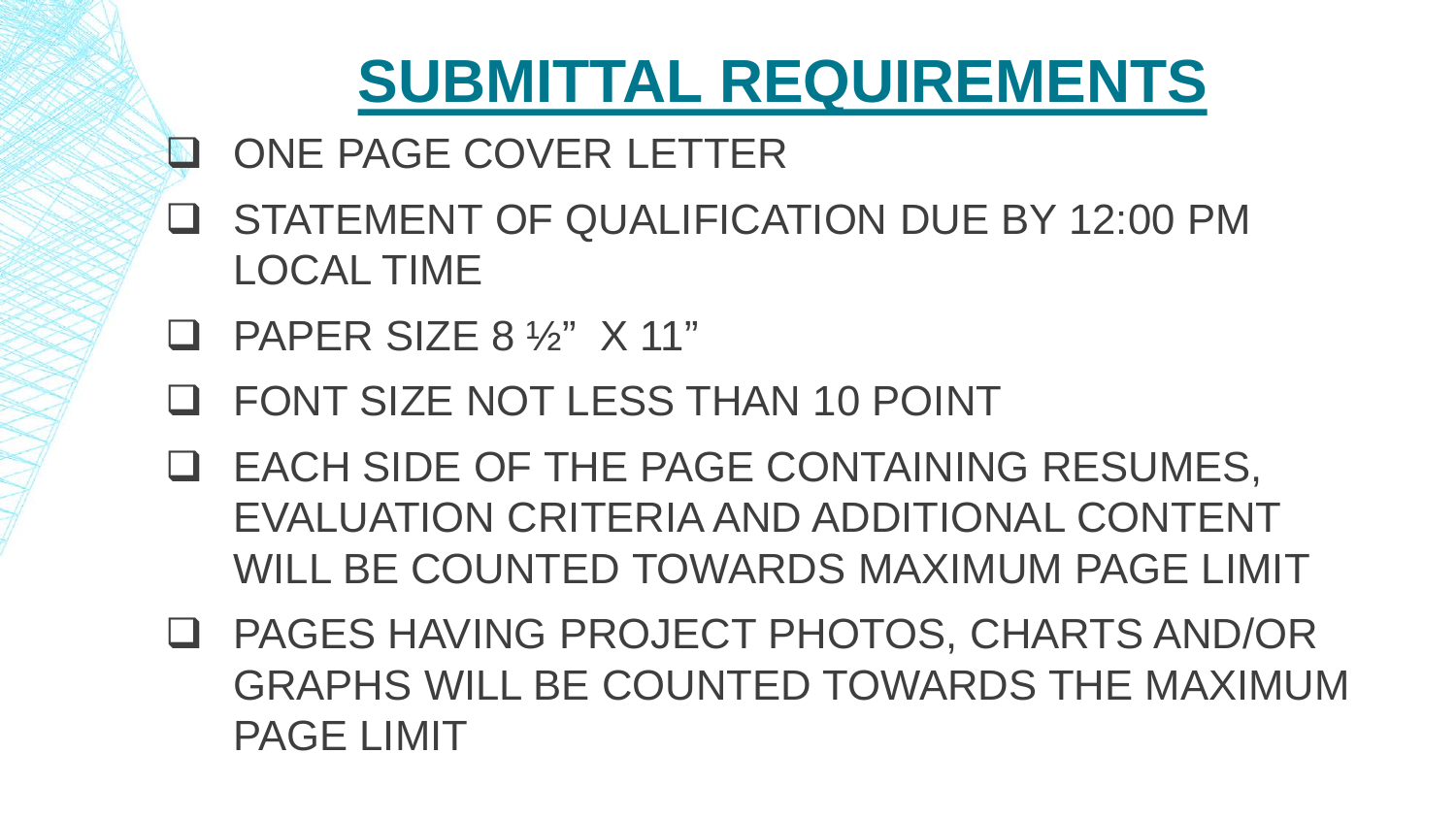**E** Maximum page count: 15 pages

#### SOQ due: Electronically by 12:00 NOON – Phoenix time

### **FRIDAY AUGUST 9, 2019**

ProcurePHX online portal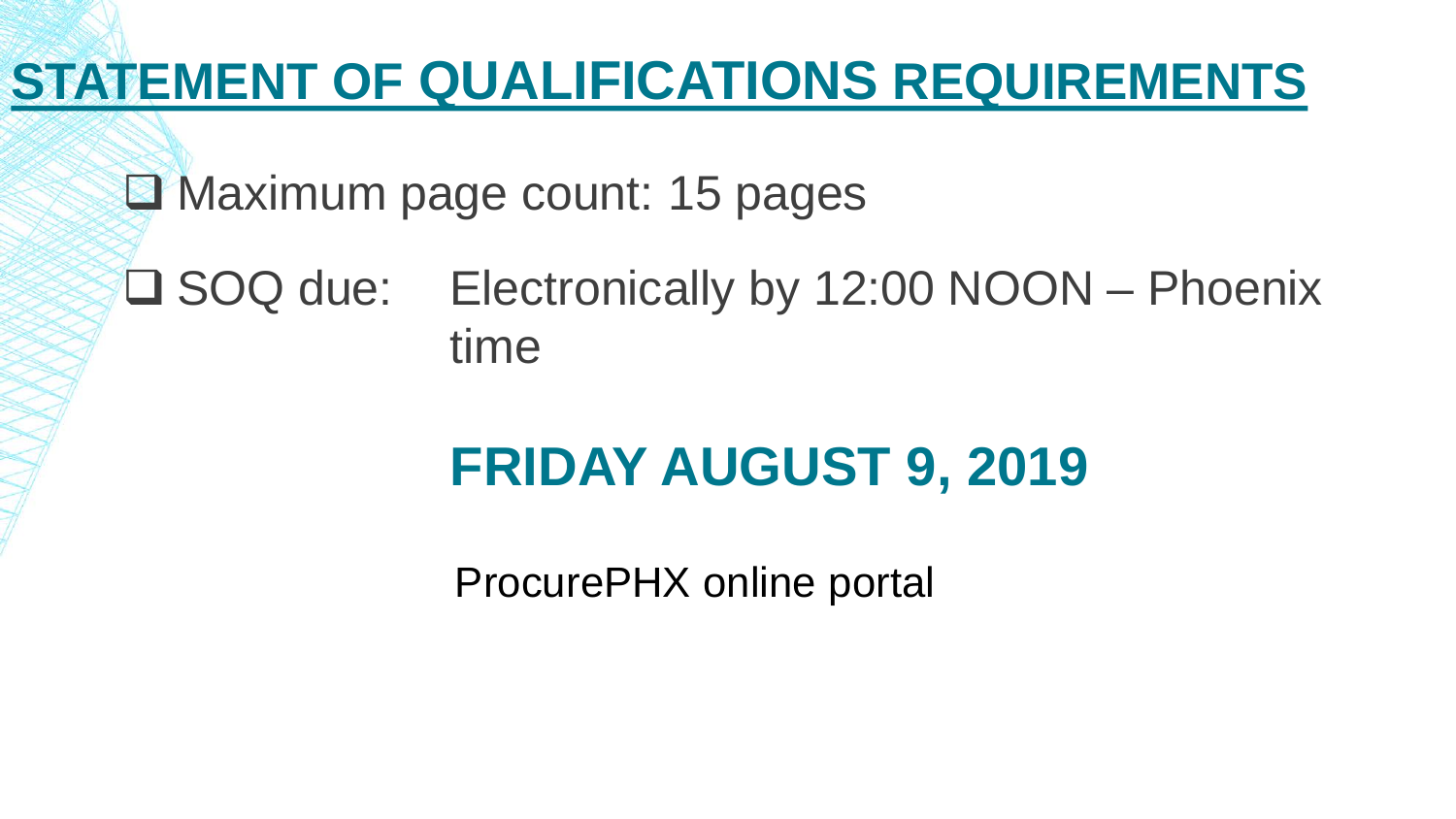### **THE FOLLOWING WILL NOT BE COUNTED TOWARD THE MAXIMUM PAGE LIMIT**

□ Front and back covers

□ Information Sheet/Cover letter

**□ Table of Contents pages** 

 $\square$  Divider (tab) pages

\*UNLESS EVALUATION CRITERIA IS INCLUDED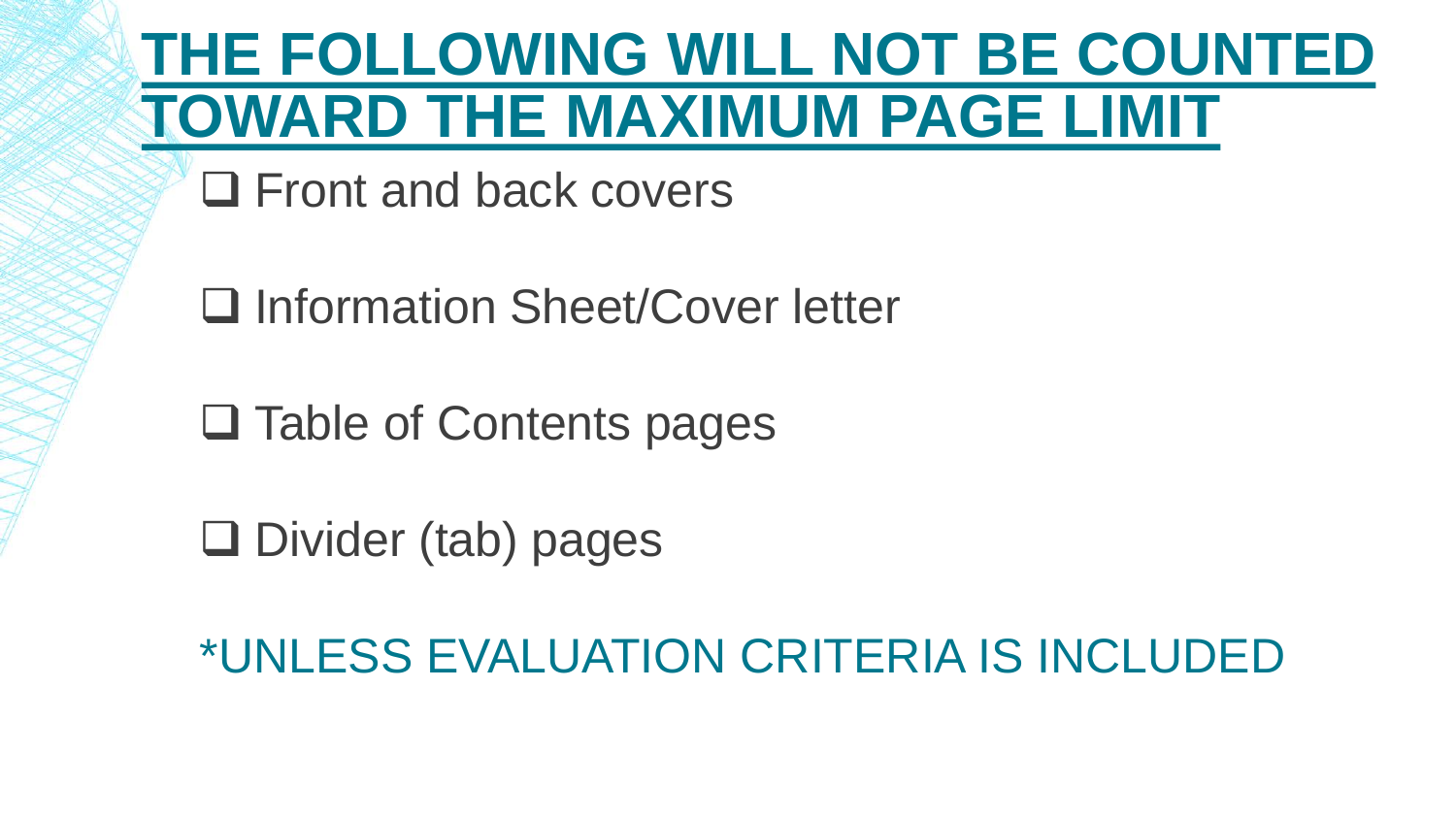### **STATEMENT OF QUALIFICATIONS SUBMITTAL REQUIREMENTS (CONT.):**

• Submit the SOQ at:

<https://eprocurement.phoenix.gov/irj/portal>

- SOQ package information sheet must contain firm name, vendor number, project title, and project number
- Information Sheet:
	- **Firm Name**
	- **Address**
	- **EXECONTER CONTACT CONTREP CONTREP CONTREP CONTREP CONTREP CONTREP CONTREP CONTREP CONTREP CONTREP CONTREP CONTREP CONTREP CONTREP CONTREP CONTREP CONTREP CONTREP CONTREP CONTREP CONTREP CONTREP CONTREP CONTREP CONTREP CON**
	- **Phone Number**
	- Contact Email Address
	- **Project Title**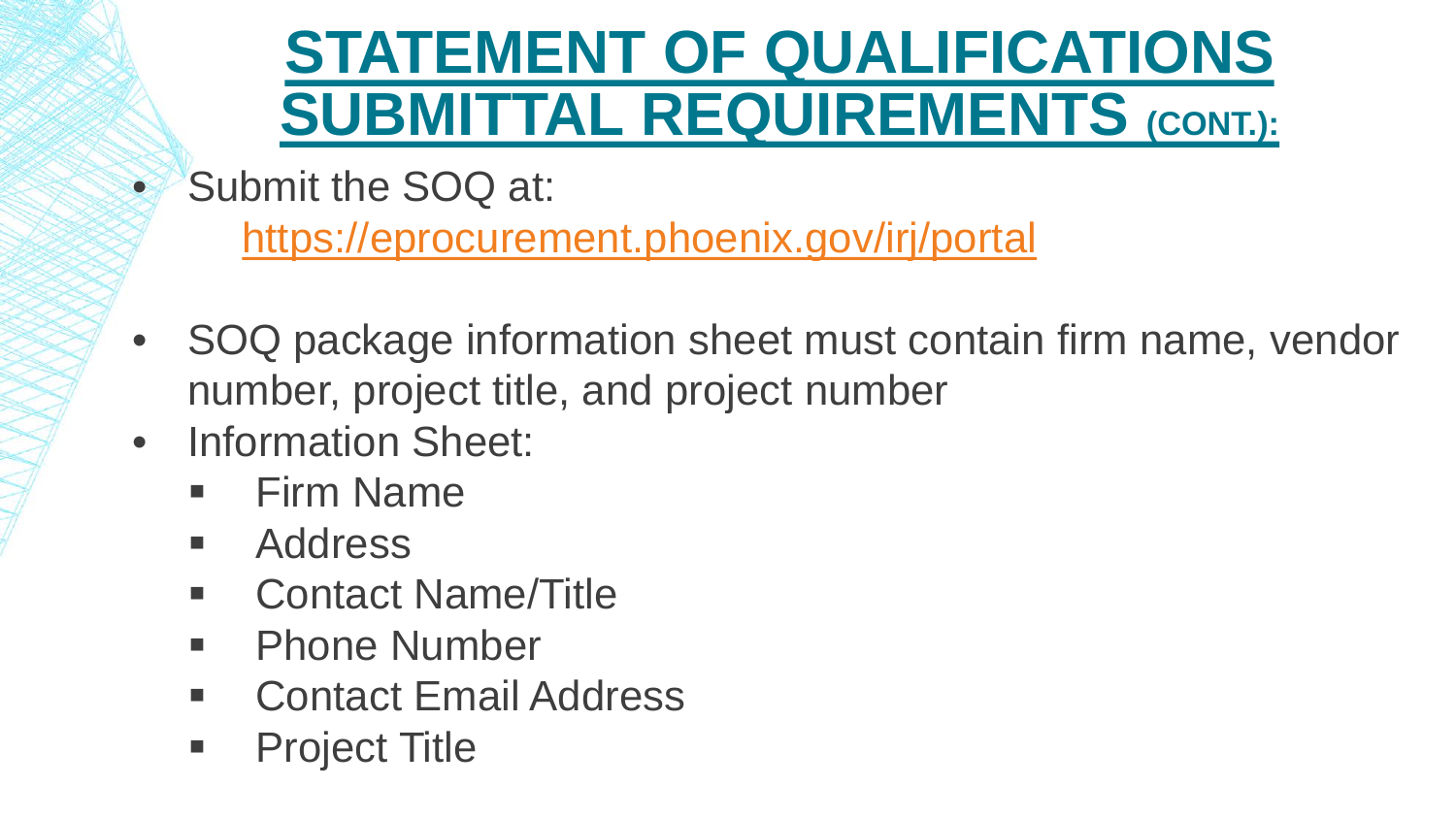# **VENDOR REGISTRATION**

- **All firms should be registered in the vendor** management system prior to submitting a proposal
- New firms, after registering, the City will send an email with a vendor number within two days
- Vendor number should be included on the cover of the statement of qualifications or on the bid proposal package/envelope. Information on how to register with the city is available at:

https://www.phoenix.gov/financesite/Pages/EProc- help.aspx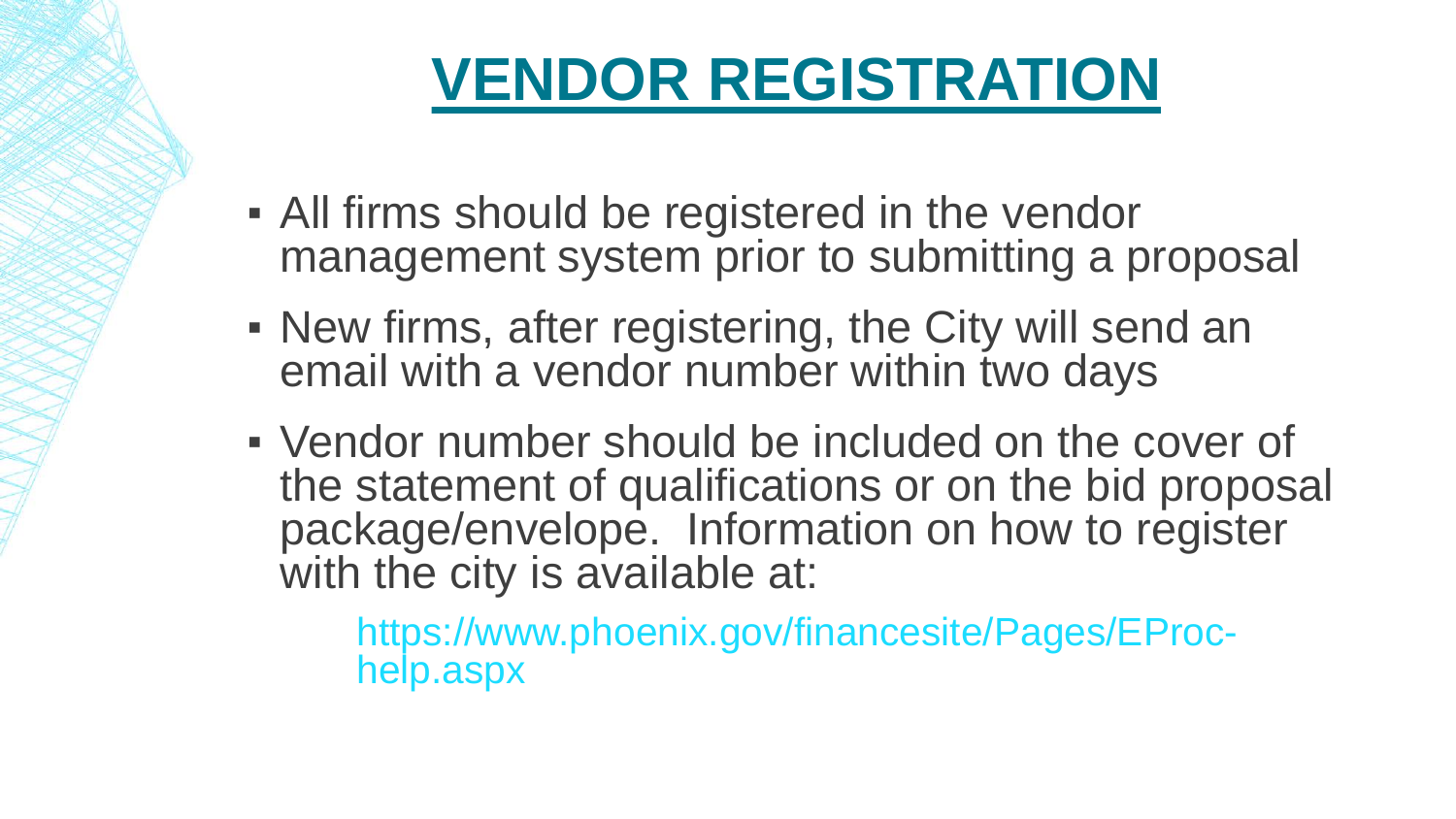# **GROUNDS FOR DISQUALIFICATION**

The following will be grounds for disqualification, and will be strictly enforced:

- Failure to submit electronically through the ProcurePHX online portal by the due date and time
- Violating the "Contact with City Employees" policy contained in this RFQ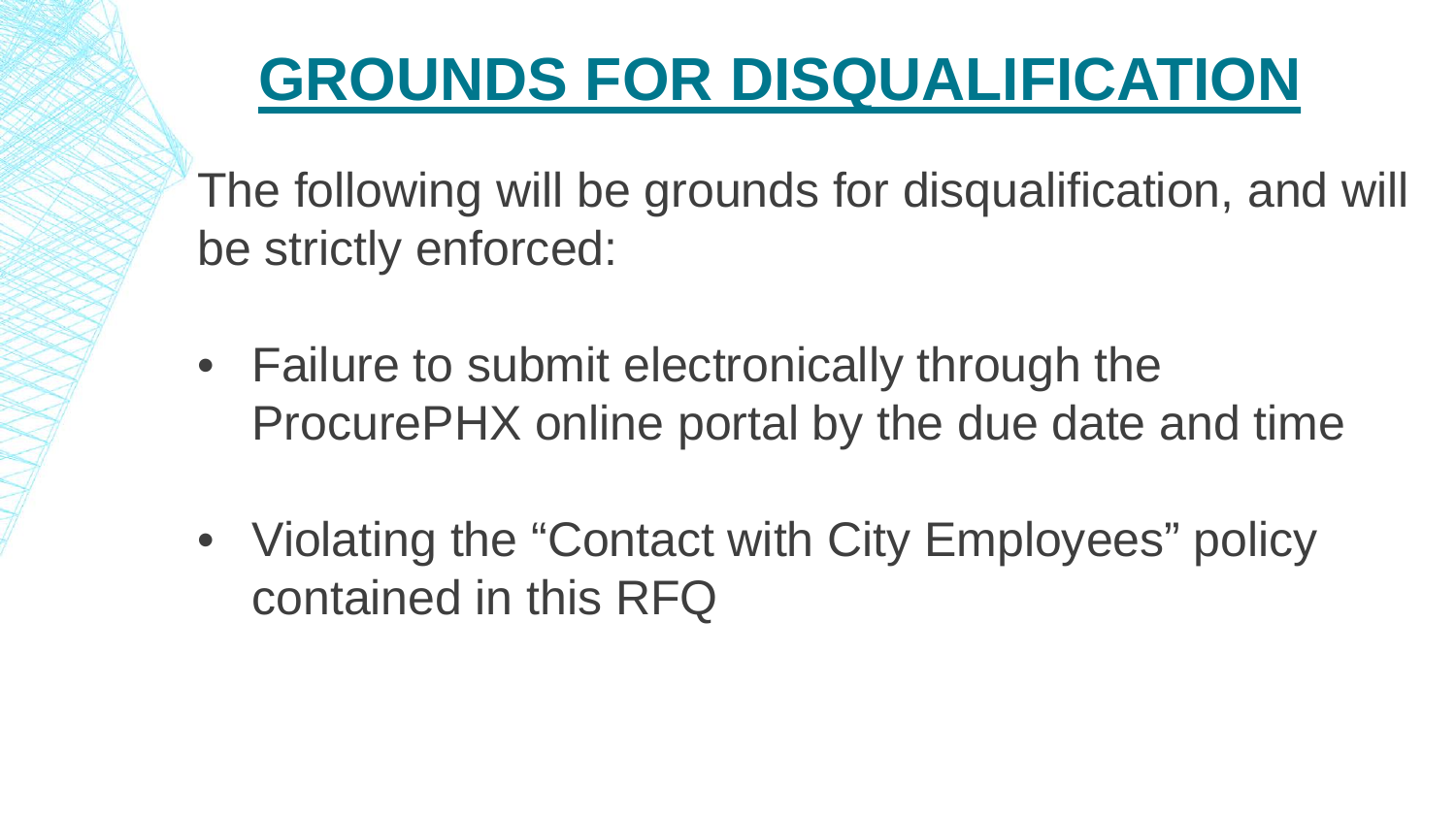# **NOTIFICATION**

▪ Notification of change to the Request for Qualification will be posted on the following websites:

<https://www.phoenix.gov/streets/procurement/current-opportunities>

and

#### <https://eprocurement.phoenix.gov/irj/portal>

- It is your responsibility as an RFQ holder to determine, prior to submittal, if a Notification has been issued
- Any additional questions requiring a response will be issued by a **Notification**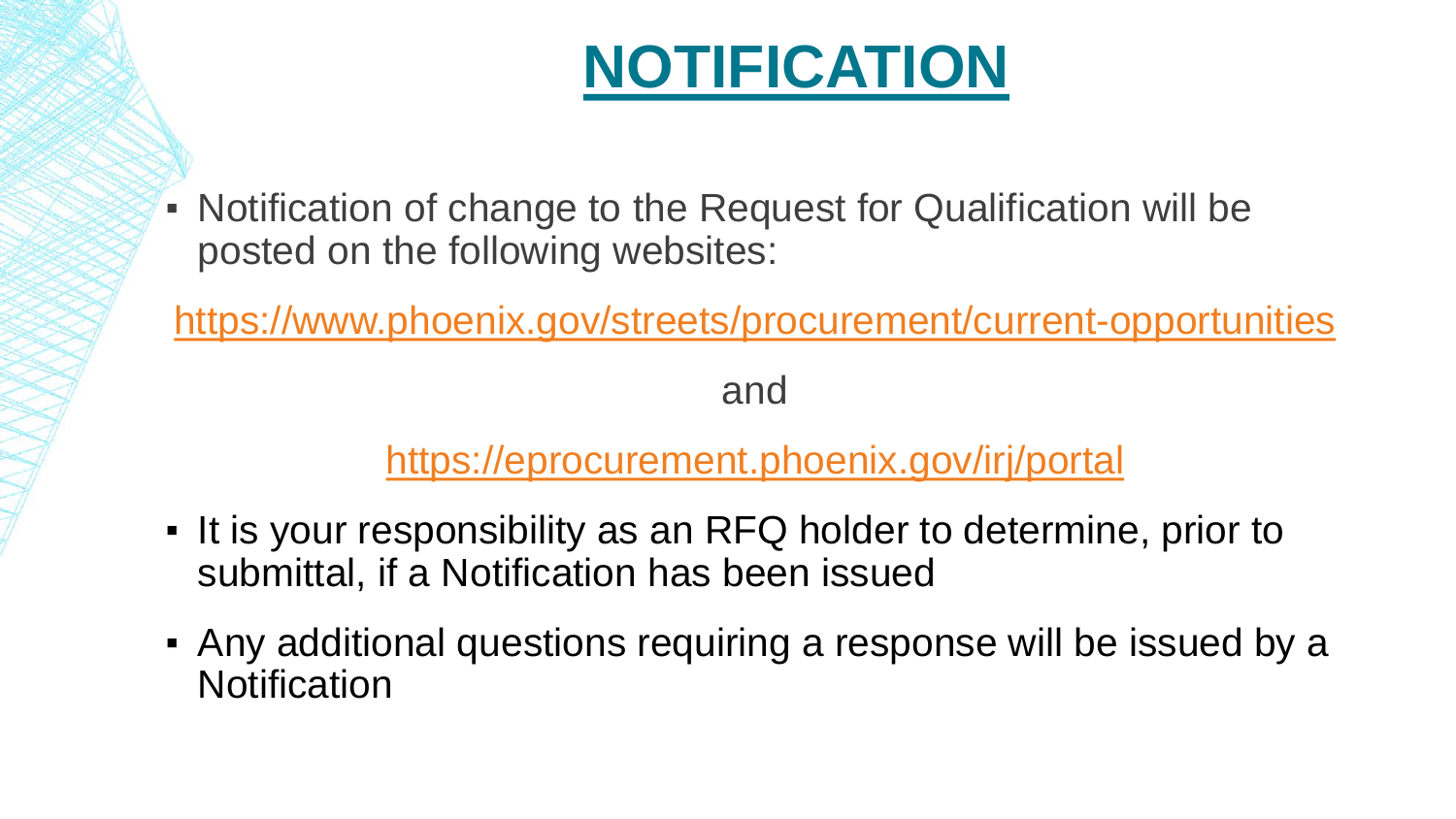### REVIEW OF SOLICITATIONS WEB SITE AND RFX

**• ProcurePHX online portal** 

[https://www.phoenix.gov/financesite/Pages/EProc](https://www.phoenix.gov/financesite/Pages/EProc-help.aspx)help.aspx

**- New Vendors** 

<https://eprocurement.phoenix.gov/irj/portal>

▪ Currently registered Vendors

<http://solicitations.phoenix.gov/awards>

**EXECTE IS Selection outcome "Tabulations, Awards, and** Recommendations"